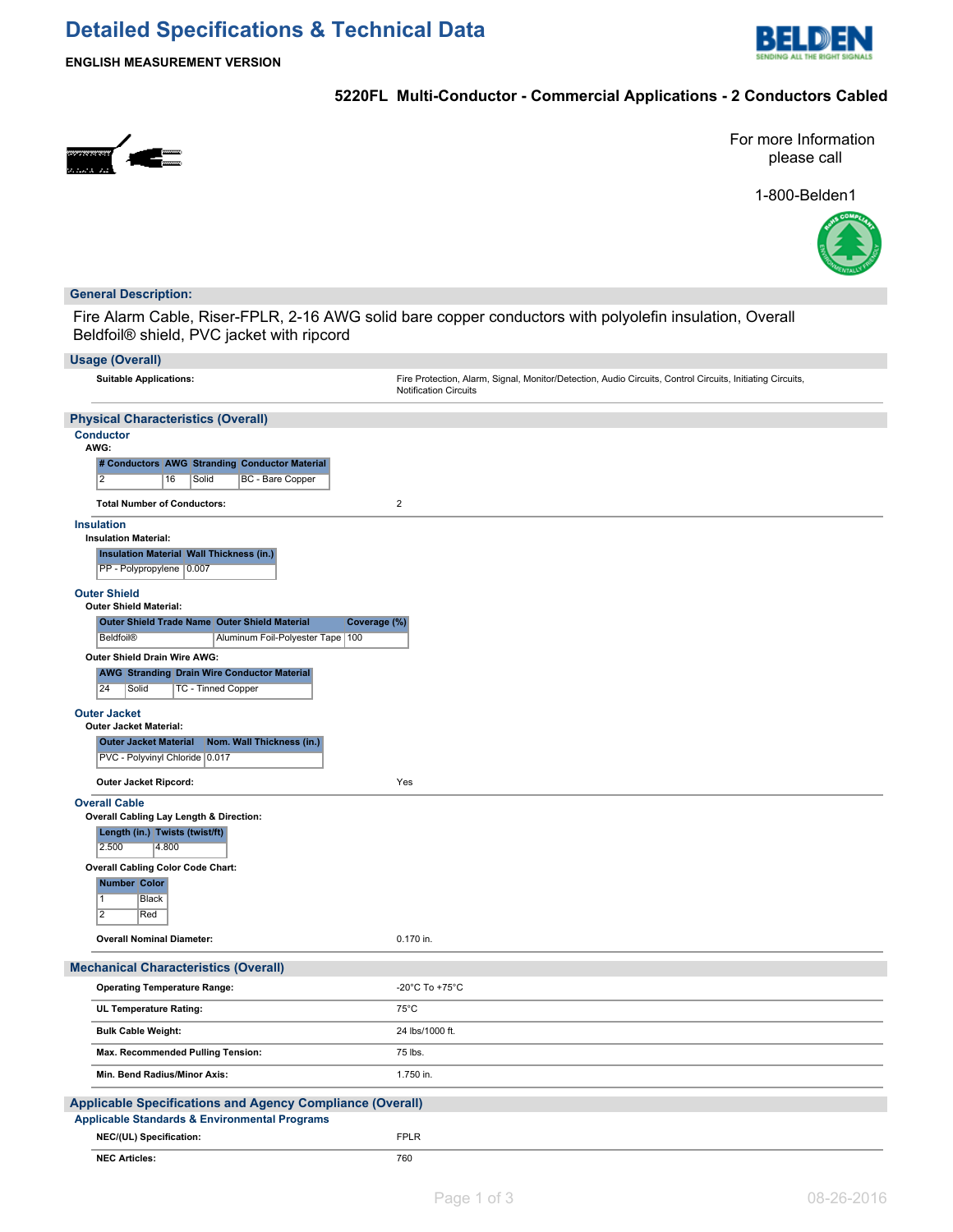# **Detailed Specifications & Technical Data**



#### **ENGLISH MEASUREMENT VERSION**

### **5220FL Multi-Conductor - Commercial Applications - 2 Conductors Cabled**

|                   | EU Directive 2011/65/EU (ROHS II):    | Yes                   |  |
|-------------------|---------------------------------------|-----------------------|--|
|                   | <b>EU CE Mark:</b>                    | Yes                   |  |
|                   | EU Directive 2000/53/EC (ELV):        | Yes                   |  |
|                   | EU Directive 2002/95/EC (RoHS):       | Yes                   |  |
|                   | EU RoHS Compliance Date (mm/dd/yyyy): | 04/01/2005            |  |
|                   | EU Directive 2002/96/EC (WEEE):       | Yes                   |  |
|                   | EU Directive 2003/11/EC (BFR):        | Yes                   |  |
|                   | CA Prop 65 (CJ for Wire & Cable):     | Yes                   |  |
|                   | MII Order #39 (China RoHS):           | Yes                   |  |
| <b>Flame Test</b> |                                       |                       |  |
|                   | <b>UL Flame Test:</b>                 | UL1666 Vertical Shaft |  |
|                   | <b>CSA Flame Test:</b>                | FT4                   |  |
|                   | <b>Suitability</b>                    |                       |  |
|                   | Suitability - Indoor:                 | Yes                   |  |
|                   | <b>Plenum/Non-Plenum</b>              |                       |  |
|                   | Plenum (Y/N):                         | No                    |  |
|                   | <b>Plenum Number:</b>                 | 6220FL                |  |

#### **Electrical Characteristics (Overall)**

|                                                     | Nom. Inductance:                         |                                                    |  |  |  |  |  |  |
|-----------------------------------------------------|------------------------------------------|----------------------------------------------------|--|--|--|--|--|--|
|                                                     | Inductance (µH/ft)                       |                                                    |  |  |  |  |  |  |
|                                                     | 0.140                                    |                                                    |  |  |  |  |  |  |
|                                                     | Nom. Capacitance Conductor to Conductor: |                                                    |  |  |  |  |  |  |
|                                                     | Capacitance (pF/ft)                      |                                                    |  |  |  |  |  |  |
|                                                     | 65.500                                   |                                                    |  |  |  |  |  |  |
| Nom. Capacitance Cond. to Other Conductor & Shield: |                                          |                                                    |  |  |  |  |  |  |
|                                                     | Capacitance (pF/ft)                      |                                                    |  |  |  |  |  |  |
|                                                     | 118.000                                  |                                                    |  |  |  |  |  |  |
|                                                     | Nom. Conductor DC Resistance:            |                                                    |  |  |  |  |  |  |
|                                                     | DCR @ 20°C (Ohm/1000 ft)                 |                                                    |  |  |  |  |  |  |
|                                                     | 3.9                                      |                                                    |  |  |  |  |  |  |
|                                                     | Nominal Outer Shield DC Resistance:      |                                                    |  |  |  |  |  |  |
|                                                     | DCR @ 20°C (Ohm/1000 ft)                 |                                                    |  |  |  |  |  |  |
|                                                     | 16.900                                   |                                                    |  |  |  |  |  |  |
|                                                     | Max. Operating Voltage - UL:             |                                                    |  |  |  |  |  |  |
|                                                     | <b>Voltage</b>                           |                                                    |  |  |  |  |  |  |
|                                                     | 300 V RMS                                |                                                    |  |  |  |  |  |  |
| <b>Max. Recommended Current:</b>                    |                                          |                                                    |  |  |  |  |  |  |
|                                                     | <b>Description</b>                       | <b>Current</b>                                     |  |  |  |  |  |  |
|                                                     |                                          | 10C Temperature Rise 6.3 Amps per conductor @ 25°C |  |  |  |  |  |  |

#### **Put Ups and Colors:**

| Item#           | Putup    | <b>Ship Weight</b> | Color        | <b>Notes</b> | <b>Item Desc</b>     |
|-----------------|----------|--------------------|--------------|--------------|----------------------|
| 5220FL D151000  | 1.000 FT | 25.000 LB          | <b>BLUE</b>  |              | 2 #16 PP FS FRPVC    |
| 5220FL 002A1000 | 1.000 FT | 27.000 LB          | <b>RED</b>   |              | 2 #16 PP FS FRPVC    |
| 5220FL 0021000  | 1.000 FT | 25,000 LB          | <b>RED</b>   | U            | $2$ #16 PP FS FRPVC  |
| 5220FL 004U1000 | 1.000 FT | 26,000 LB          | YELLOW       |              | $12$ #16 PP FS FRPVC |
| 5220FL 0041000  | 1.000 FT | 25.000 LB          | YELLOW       |              | $2$ #16 PP FS FRPVC  |
| 5220FL 0091000  | 1.000 FT | 25,000 LB          | <b>WHITE</b> |              | $2$ #16 PP FS FRPVC  |

**Notes:**

C = CRATE REEL PUT-UP.

Revision Number: 3 Revision Date: 08-20-2013

© 2016 Belden, Inc All Rights Reserved.

Although Belden makes every reasonable effort to ensure their accuracy at the time of this publication, information and specifications described herein are subject to error or omission and to<br>change without noice, and the